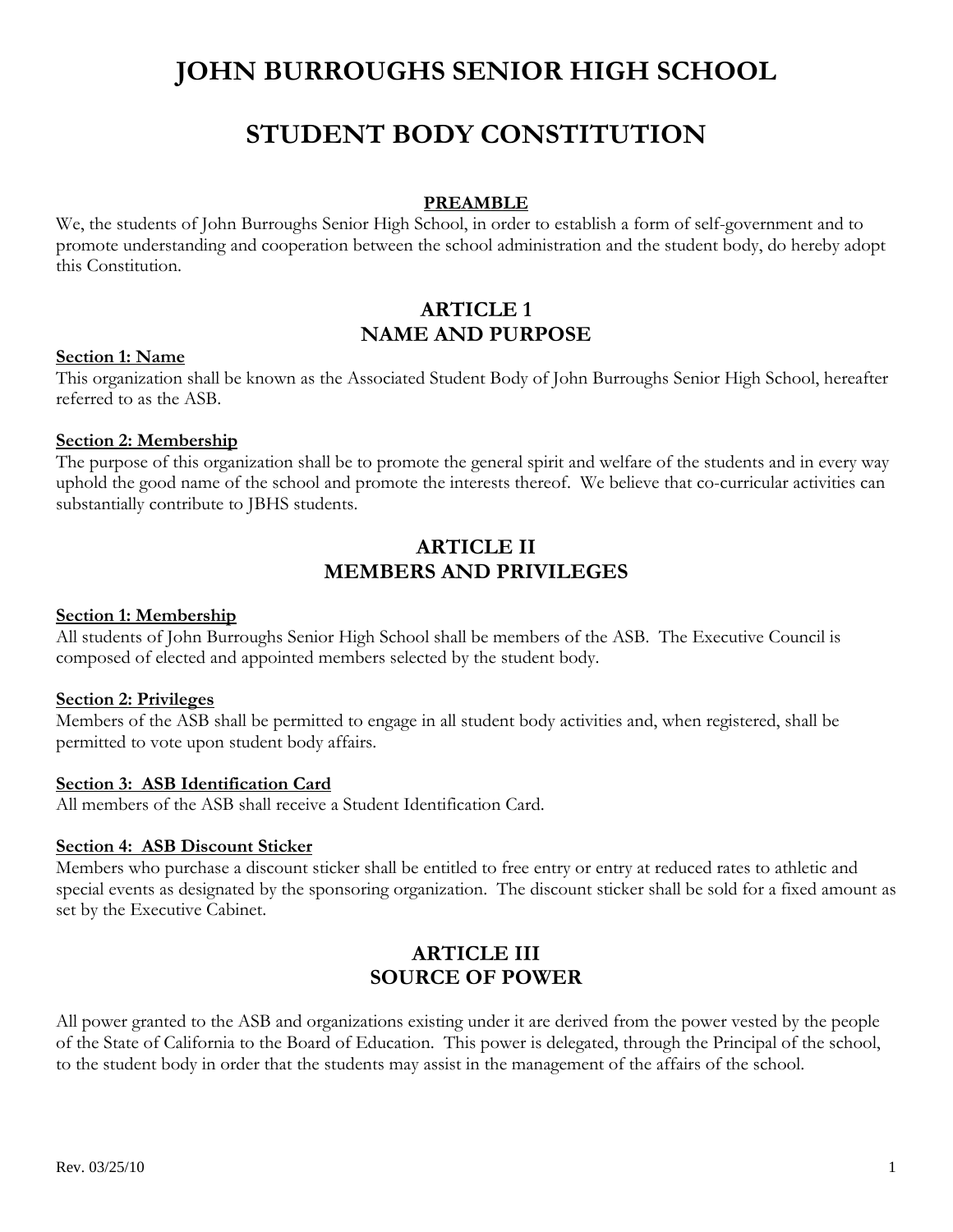# **ARTICLE IV EXECUTIVE CABINET**

# **Section 1: Members**

There shall be an Executive Cabinet consisting of the ASB President, Vice President, Executive Secretary, Auditor, Legislative Secretary. The Executive Board includes the Cabinet and Senior, Junior, Sophomore, and Freshman class Presidents. The Principal of the school and/or her/his representative shall be the faculty advisor(s).

- A. The ASB President, Vice President, Executive Secretary, Auditor and Legislative Secretary shall be elected by the members of the student body.
- B. Class Presidents shall be elected by their respective class members.

## **Section 2: Duties of the Executive Cabinet**

The duties of the Executive Cabinet:

- A. Under the leadership of the President, to perform the general executive functions of the student body as well as all other duties and powers conferred upon it by this Constitution or by subsequent act of the Legislative Council or the administration.
- B. In conjunction with the Principal, to approve the budgets of all school clubs and organizations and to approve all income and expenditures of same.
- C. To raise and assist in raising money for the student body.
- D. To plan and submit to the Legislative Council improvements in the student government of John Burroughs Senior High School.
- E. To assist in planning the school calendar and preliminary budgets.

# **Section 3: Duties of Each Executive Cabinet Member**

The duties of each Executive Cabinet member:

- A. The President shall
	- 1. call and preside over meetings of the Executive Cabinet.
	- 2. preside over the assemblies of the ASB.
	- 3. appoint, supervise and be responsible for all functions of the ASB committee chairpersons.
	- 4. maintain a knowledge of the functions of the standing committees.
	- 5. receive gifts awarded to the school.
	- 6. represent the school in extracurricular activities.
- B. The Vice President shall
	- 1. assume all duties of the President in his/her absence.
	- 2. be responsible for the purchase and presentation of Service Awards and All School Awards given in the name of John Burroughs Senior High School.
	- 3. Preside over the Legislative Council.
	- 4. keep accurate records of Service Awards and All School Awards.
	- 5. maintain a list of all students active in student government each semester, including ASB chairpersons, class, club and organization officers.
- C. The Executive Secretary shall
	- 1. assume the duties of the Legislative Secretary in his/her absence.
	- 2. keep minutes of all Executive Cabinet meetings.
	- 3. print and properly distribute the minutes of all Executive Cabinet meetings.
	- 4. be in-charge of all correspondence received by and sent from the Executive Cabinet.
	- D. The Auditor shall
	- 1. supervise all money-raising and ticket-selling campaigns of all school organizations.
	- 2. check all expenditures against budgets of all school organizations.
	- 3. bring all money expenditures before the Executive Cabinet for approval.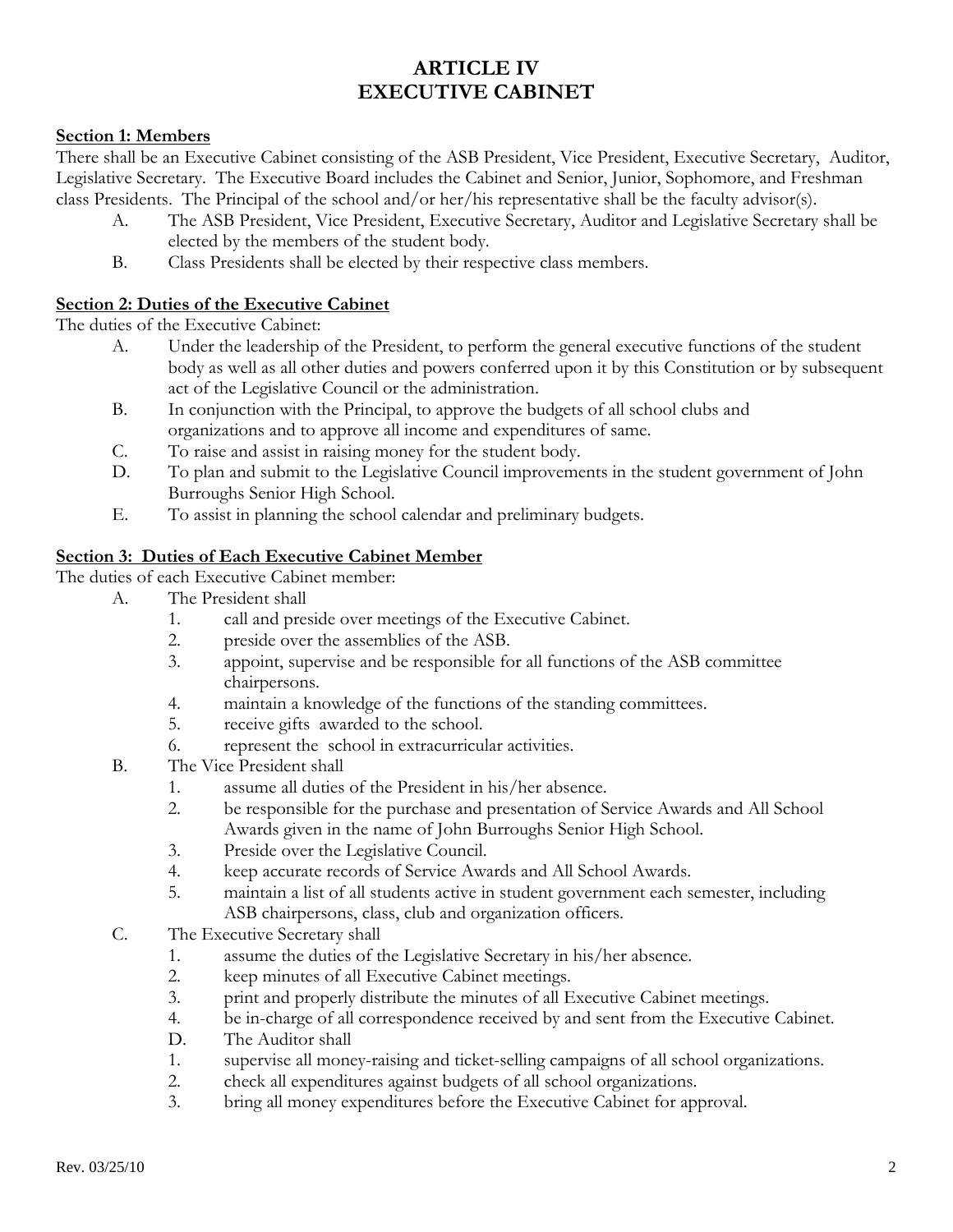- D. The Legislative Secretary shall
	- 1. assume the duties of the Executive Secretary in his/her absence.
	- 2. keep minutes of all meetings of the Legislative Council.
	- 3. print and properly distribute the minutes of all meetings of the Legislative Council.
	- 4. keep accurate attendance of all Legislative Council members.

## **Section 4: Disqualifications**

No officer shall be permitted to hold a seat on the Executive Cabinet at any time not in good standing as defined by the eligibility rules. The same applies to anyone who violates the Code of Ethics.

# **ARTICLE V EXECUTIVE COUNCIL**

### **Section 1: Members**

There shall be an Executive Council consisting of all members of the Executive Cabinet, Commissioners and Representatives, and all Chairpersons of Standing Committees appointed by the Executive Board.

# **Section 2: Duties**

The Executive Council shall

- A. Attend all Executive Cabinet and Legislative Council meetings.
- B. Vote on all matters, other than financial, including but not limited to calendar events, fund raisers, and interpretations of the ASB Constitution.

# **Section 3: Duties of ASB Commissioners and Representatives**

"ASB Commissioners and Representatives will be determined as needed by the Executive Cabinet. The ASB Commissioner and Representative positions may include, but are not limited to the following: Event Commissioner, Publicity Commissioner, Student/Faculty Relations Commissioner, Athletic Commissioner, Board of Education Representative, Youth Board/PTA Representative, Fundraising Commissioner, Club Commissioner, Pep Commissioner, Balloon Commissioner, All-Purpose Commissioner, Webmaster."

# **ARTICLE VI LEGISLATIVE COUNCIL**

### **Section 1: Members**

- A. There shall be a Legislative Council composed of the following voting members:
	- 1. One elected representative from a particular class or period as designated by the administration that represents all the students in school.
	- 2. All officers of the Executive Cabinet
	- 3. All ASB Commissioners and Representatives
	- 4. Representatives from other school organizations (Choir, Band, Athletics, Cheer, Clubs, etc.) may attend as needed.
- B. An alternate representative shall have a vote when a regular representative is not present.

# **Section 2: Duties**

- A. Legislative Council members shall keep their constituents informed of all Council business.
- B. Make recommendations to the Executive Cabinet, Executive Council, Student Body and Administration.

### **Section 3: Qualifications**

- A. The representatives from class periods shall be elected by a majority vote, the second highest candidate being the alternate.
- B. Other representatives shall be elected/selected by their respective clubs/organizations.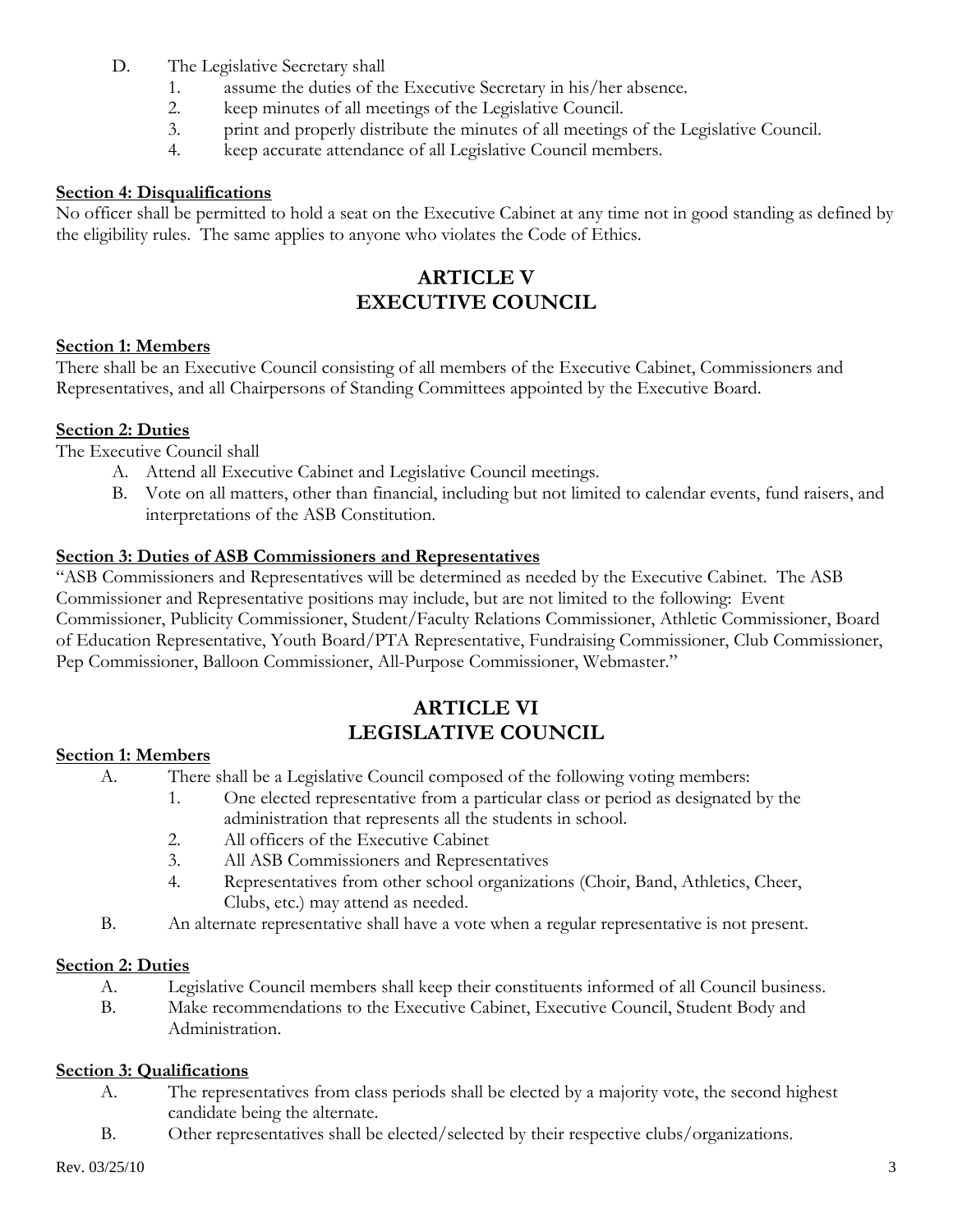# **ARTICLE VII SCHOOL CLUBS AND ORGANIZATIONS**

#### **Section 1: Regulations**

- A. Rules and regulations made by school clubs and organizations may not conflict in any way with the ASB Constitution.
- B. All clubs and organizations must have a faculty sponsor and at least one elected student leader.

#### **Section 2: New Clubs and Organizations**

New clubs and organizations must present their Constitutions for advice and approval, first to the Assistant Principal, then to the Executive Cabinet and Executive Council.

# **ARTICLE VIII Eligibility Rules**

### **Section 1: Jurisdiction of Rules**

The rules of this article apply to:

 A. ASB President, Vice President. Auditor, Executive Secretary, Legislative Council Secretary, and class officers.

# **Section 2: Intention to Seek Nomination**

A candidate shall declare his/her candidacy by signing up during the time designated on the school calendar. This deadline may be extended if there are no eligible candidates.

### **Section 3: General Qualifications for all Candidates**

- A. Candidate must sign up during time designated.
- B. Candidate must have attended JBHS one semester before holding office.
- C. Candidate must be clear of office and library indebtedness.
- D. Candidate must have satisfactory citizenship, as reflected on last semester's grade report, plus counselor's evaluation. No more than one "U" in citizenship. (Unsatisfactory)
- E. Candidate must have grade point average of 2.5 or above for the last semester's grade report at time of seeking office.
- F. Candidate must have regular attendance except for extenuating circumstances.
- G. Any candidate whose actions cast discredit on the school shall not be eligible to hold office. Decisions on such matters will rest wholly with the administration and the Executive Cabinet.

#### **Section 4: Special Qualifications**

A. ASB President and Vice President:

 At the time of nomination must be chosen from the Junior or Senior class and at the time of nomination must have served in ASB for at least one semester.

B. ASB Executive Secretary and Legislative Secretary:

 "At the time of nomination must be chosen from the Junior or Senior class and at the time of nomination must have served in ASB for at least one semester. Must have completed at least one semester of Computer Applications and/or received a recommendation from the Computer Applications teacher."

C. ASB Auditor: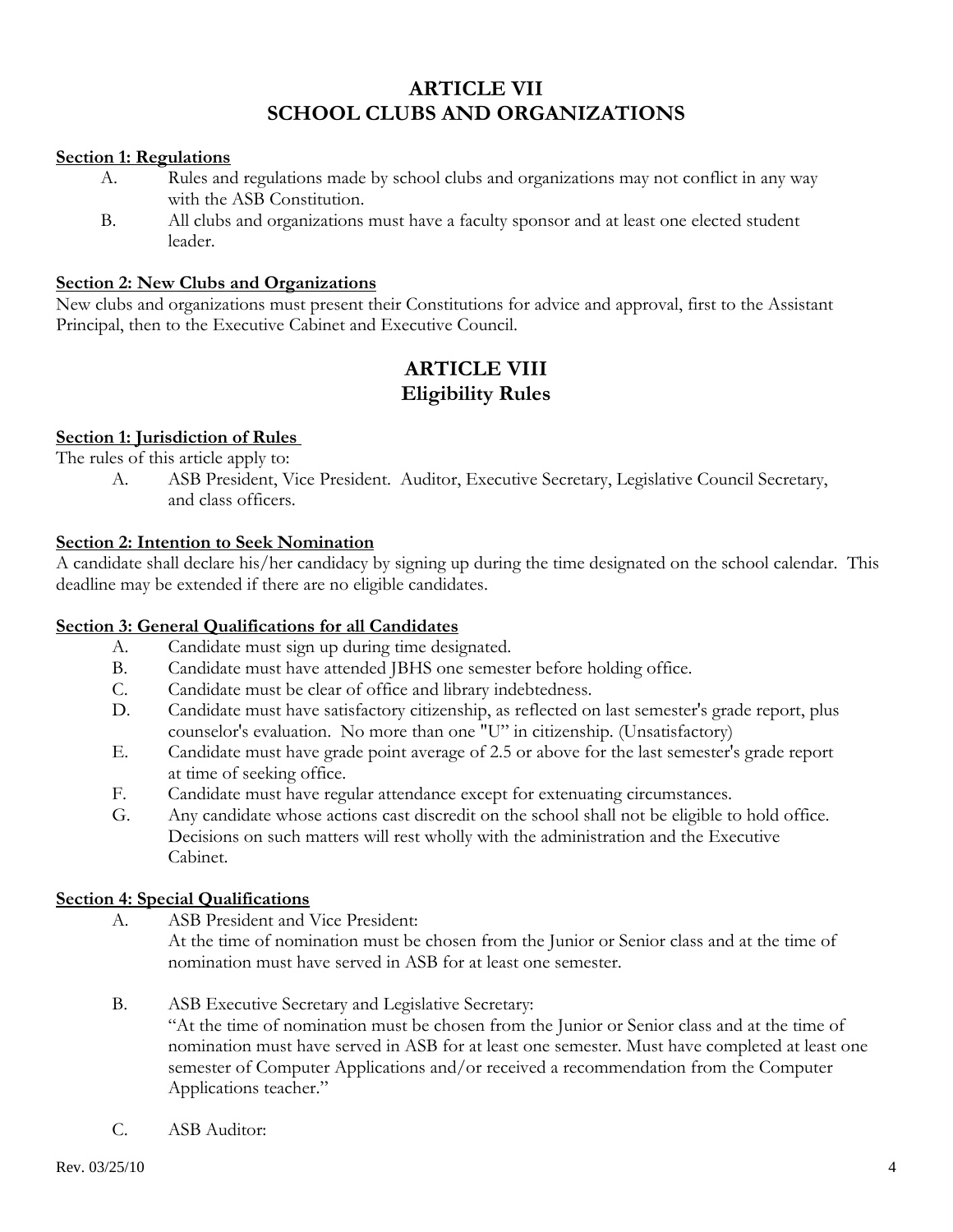"At the time of nomination must be chosen from the Junior or Senior class and must have successfully completed one year of preparatory math (Algebra I or above) and/or one semester of accounting. At time of nomination must have served in ASB for at least one semester."

- D. Class Officers (9th, 10th, 11th, 12th) At the time of nomination, those seeking the position of Senior Class President must have served in ASB for at least one semester and all class officers must represent their grade level.
- E. Pep Commissioner At the time of nomination must be chosen from the Junior or Senior class and must be a member of the JBHS Spirit Squad

# **Section 5: Grade Point Averaging**

A. All grades for credit shall be included and grade points shall be determined in the following manner:

A shall count 4 points B shall count 3 points C shall count 2 points D shall count 1 point F shall count 0 points

B. The sum of points shall be divided by the number of subjects carried and an average obtained.

#### **Section 6: Code of Ethics**

The Code of Ethics applies to ASB officers, Class officers, Committee-chairpersons, Spirit Squad and any other elected or appointed positions that represent our school.

"At any school sponsored activity or during school hours, if the above people are intoxicated, under the influence of drugs, engaging in fights, smoking or using foul language on school campus, their punishment of a maximum of one semester or 20 weeks' suspension from office will be decided by the ASB Executive Cabinet."

# **ARTICLE IX ELECTIONS, TERM OF OFFICE, VACANCIES, REGISTRATION**

### **Section 1: Elections**

- A. The Election Committee shall be in charge of voting polls and ballot counting.
- B. The secret ballot shall be used for any elections.
- C A primary election shall be held if there are more than three candidates for any one office, and any candidate who receives a 2/3 majority in a primary election shall be considered to that office.
- D. The candidate who receives the majority of votes cast shall be considered elected to that office.
- E. In the event of a tie, a run off election shall be held.

 F. Breaking any election rules shall result in the immediate disqualification of the offender, which will be determined by the administration and ASB advisor.

### **Section 2: Term of Office**

ASB Executive Officers shall hold office for one year and assume their duties as soon as necessary in order to carry on business.

### **Section 3:Vacancies**

If a vacancy occurs in any ASB office, the ASB President shall appoint some person to the vacancy until it can be determined whether a special election shall be held.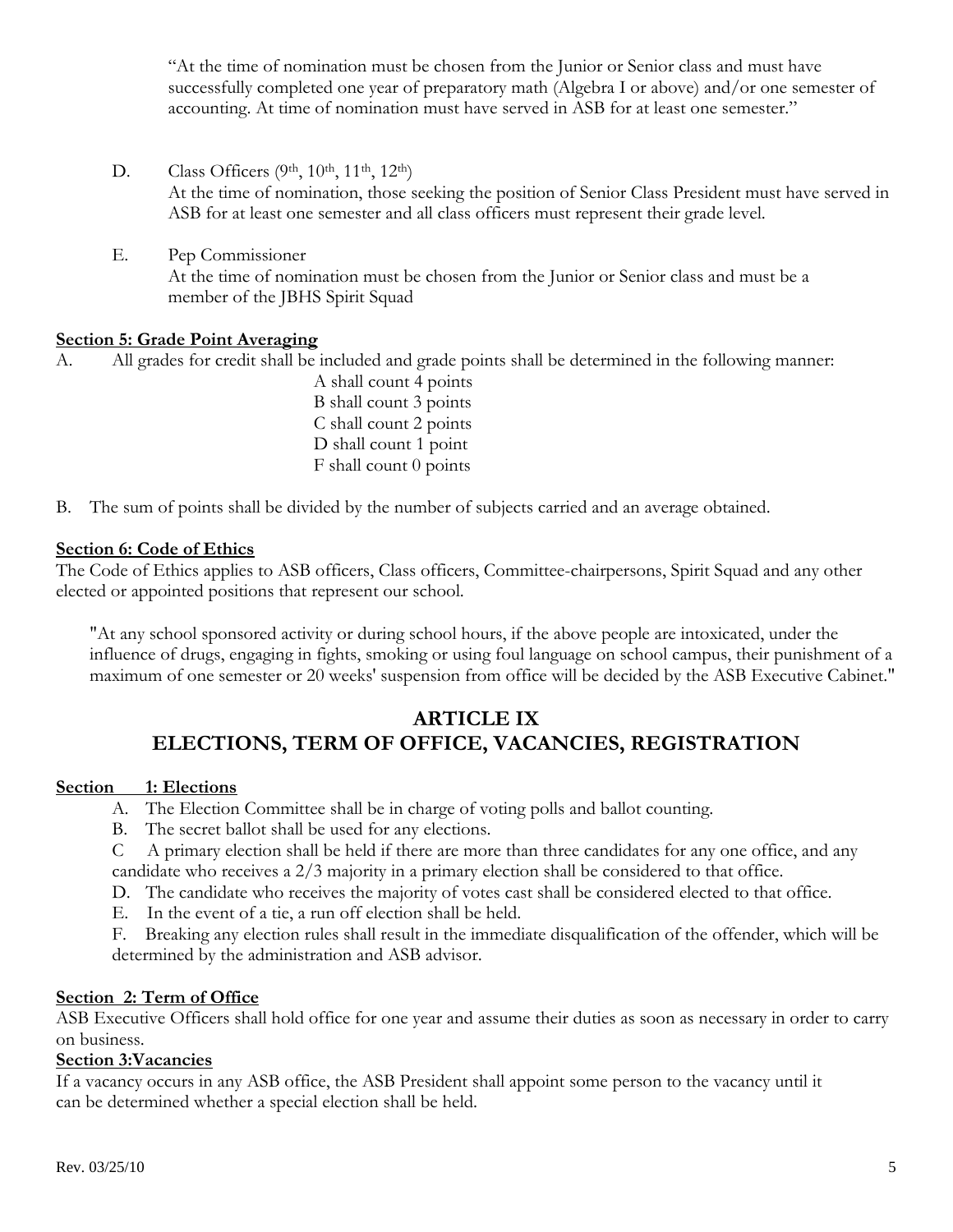# **ARTICLE X FINANCES**

# **Section 1: Budgets**

- A. All student organizations shall submit to the Executive Cabinet annual budgets for all money to be raised and expenditures to be made therefrom.
- B. The Executive Cabinet shall have the power to amend budgets as it sees fit, but where amendments are made budgets and amendments shall be returned to the organization concerned for further study. If the organization does not ratify the amendments of the Executive Cabinet, the Cabinet shall conduct hearings to air grievances of the group concerned.
- C. After final approval of the budgets by the Executive Cabinet, the budgets shall be submitted to the Principal of the school for his approval.
- D. Copies of the approved budgets shall be filed in the ASB office and with the school finance secretary, and copies shall be given to each of the respective organizations.
- E. If an organization fails to submit a budget, the funds of the organization shall be frozen until a budget is submitted and approved. Until such a budget is received and approved, the Executive Cabinet shall have the power to authorize all expenditures and receipts.
- F. Programs for raising funds not included in the budgets must be approved specifically by the Executive Cabinet, and such approval must be written in the Executive Cabinet minutes.
- G. All fundraising activities must be approved by ASB and accompanied by a Revenue Potential Form
- H. Organizations who wish to receive ASB funds for costumes, equipment, training, etc. must submit a request in writing to the Executive Cabinet and must guarantee 100% of their participants purchase an ASB card.
- I. Graduated classes may request funds, not to exceed \$500, upon their 10-year reunion to begin planning their reunion events.

## **Section 2: Request for Payment**

- A. All student organizations must have a requisition signed by their faculty sponsor, their auditor or treasurer, the ASB Auditor, and the Principal of the school before checks may be drawn against their account.
- B. All requests for payment must be submitted to the Executive Cabinet for approval, and such approval must be written into the Executive Cabinet minutes.

### **Section 3: Funds of Discontinued Organizations**

Residuary funds of all dissolved organizations shall be automatically turned over to the student body general fund unless a written order is submitted by the organization to the Executive Cabinet for disbursement of these funds. Where such written order is submitted and approved, expenditures must be made as soon as possible.

# **ARTICLE XI QUORUMS AND RULES OF ORDER**

### **Section 1: Quorums**

A majority of the members of the student body, or any organization representing the student body (i.e., Legislative Council), shall constitute a quorum of all meetings thereof.

### **Section 2: Rules of Order**

Robert's Rules of Order shall govern any meeting of the student body except when they conflict with the ASB Constitution.

# **ARTICLE XII**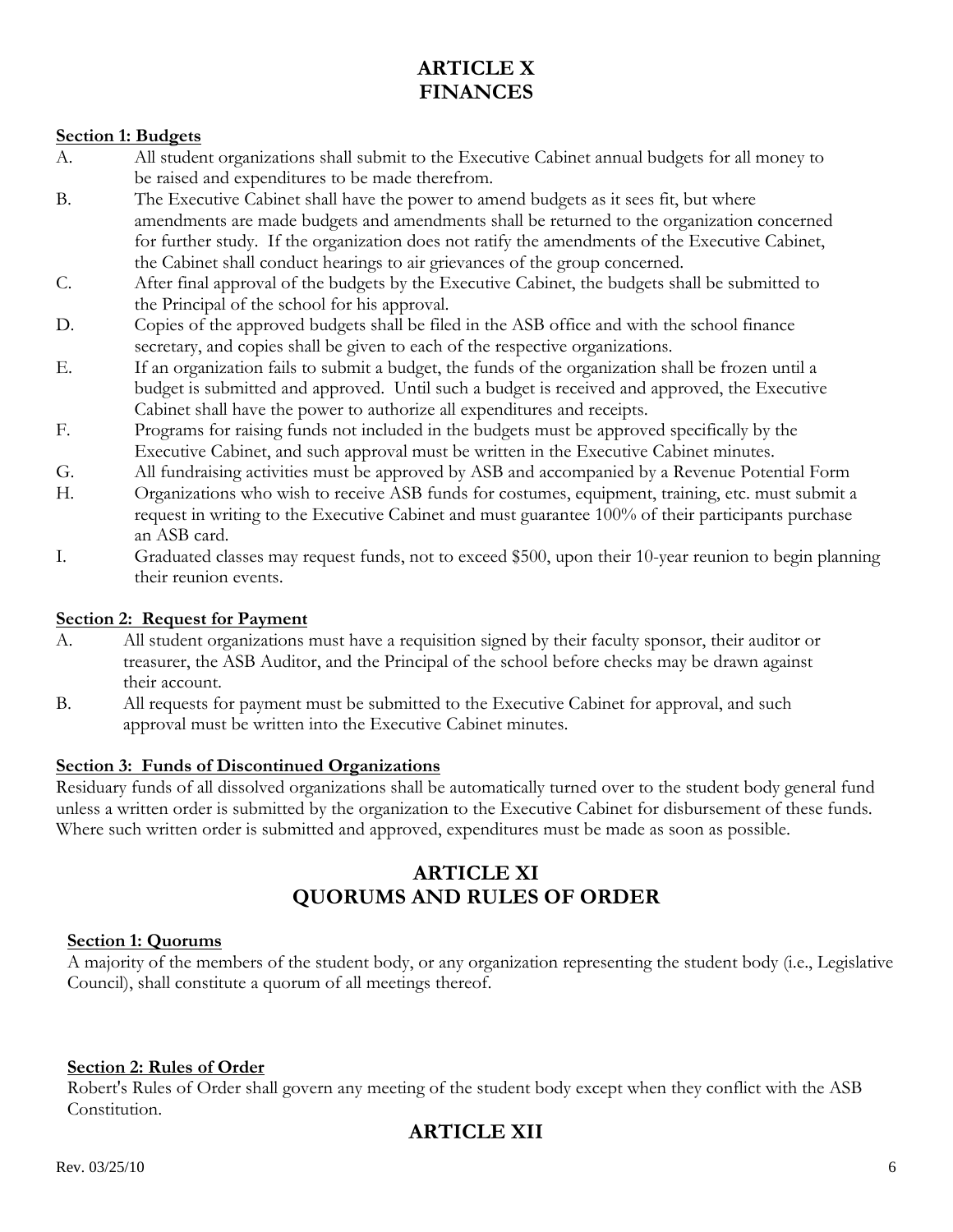# **REFERENDUM, INITIATIVE AND RECALL**

# **Section 1: Referendum and Initiative**

- A. Any law, regulation or bill may be proposed by any student body member and shall be acted upon at a following meeting of the Legislative Council after being filed with the Executive Cabinet.
- B. Any law, regulation or bill, or proposed law, regulation or bill passed upon by the Legislative Council may be brought to a vote of the student body upon receipt of the signature of ten percent of the Legislative Council. However, this shall not be effective unless brought before the student body not longer than five weeks after the action of the Legislative Council.

# **Section 2: Recall**

- A. The holder of any elective or appointive ASB office may be recalled by the Executive Cabinet, a two thirds vote being necessary. Any person recalled shall be given a chance to defend himself before the Executive Cabinet, the Legislative Council and/or the student body.
- B. Any vacancy created by recall shall be filled as prescribed in Article VIII, Section 4.

# **ARTICLE XIII RULES FOR AMENDMENTS**

# **Section 1: Rule**

The body of this Constitution may be amended only by a majority vote of the Executive Council or by a petition of 25% of the Student Body. Proposed amendments must first be approved by the Principal of the school.

# **Section 2: Effect**

This Constitution and appended By-laws shall go into effect when ratified by a two-thirds vote of the Legislative Council and passed by a majority vote of the student bodv.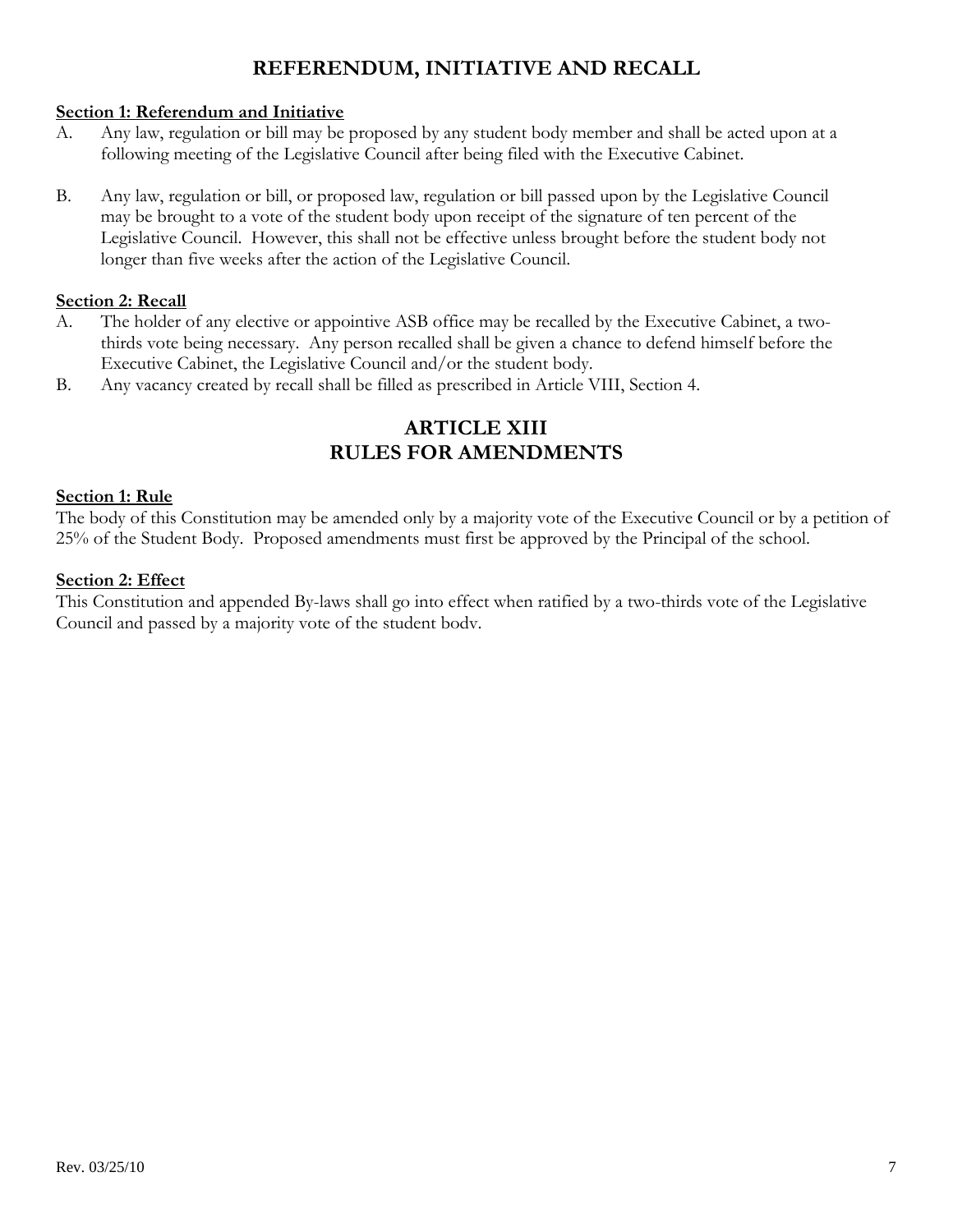# **BY-LAWS**

- I. ASB Standing Committees
	- A. There shall be Chairpersons of: Events, Publicity, Student/Faculty, Athletics, Webmaster, Fundraisers, Club, Board of Education, Youth Board/PTA, and any others as set up by the Legislative Council and Executive Cabinet
	- B. Chairpersons of these Committees shall:
		- 1. Be appointed by the ASB Executive Cabinet upon advice and approval of the faculty sponsor of the Committee
	- C. Membership of committees shall be open to all members of the ASB and shall be on a volunteer basis.
	- D. Specific Committee:The Pep Commissioners shall automatically include representatives from the Spirit Squad.
	- II. Interchange on Student Government Positions
		- A. The following are the classifictions for student government positions:
			- 1. Primary Positions
				- a. Any ASB Officers
				- b. Class Presidents (9,10, 11, 12)
			- 2. Secondary Positions
				- a. Any Class Officers (other than President)
				- b. Club Officers (or designated representative)
				- c. ASB Commissioners
		- B. The following are regulations for holding the above positions:
			- 1. Primary Positions-Holders of these positions may not duplicate with any other positions at the time of holding office.
			- 2. Secondary Positions-Holders of these positions may hold one other secondary position. Only two secondary positions may be held at one time.
			- 3. Exceptions considered upon request to Executive Cabinet.
- III. Liabilities and Injuries

 Neither the Burbank Unified School District or John Burroughs High School carries accident insurance covering students who attend. Students who participate in athletics must have either private or CIF insurance covering accidents that would require medical and/or hospital.

- IV. Awards ASB Stickers and Awards
	- A. ASB stickers are required of students enrolled at John Burroughs and participating in school activities in order to receive a grant or any award from ASB.
	- B. Once an award is granted to a student it may not be recalled.
	- V. ASB Executive Cabinet Awards

The outgoing Executive Cabinet shall decide upon appropriate awards for members of the Cabinet.

### VI. Athletic Awards

- A. Playing Regulations for an Award
	- 1. All requirements for all athletic awards shall be approved by the Coaches Council and the Executive Cabinet.
	- 2. All changes in playing requirements for an athletic award shall be made after the season of the sport in question.
- B. Certification of Competition

 Any athlete who competes in an interscholastic sport for John Burroughs High School shall receive a certificate of competition based on the recommendation of the coach.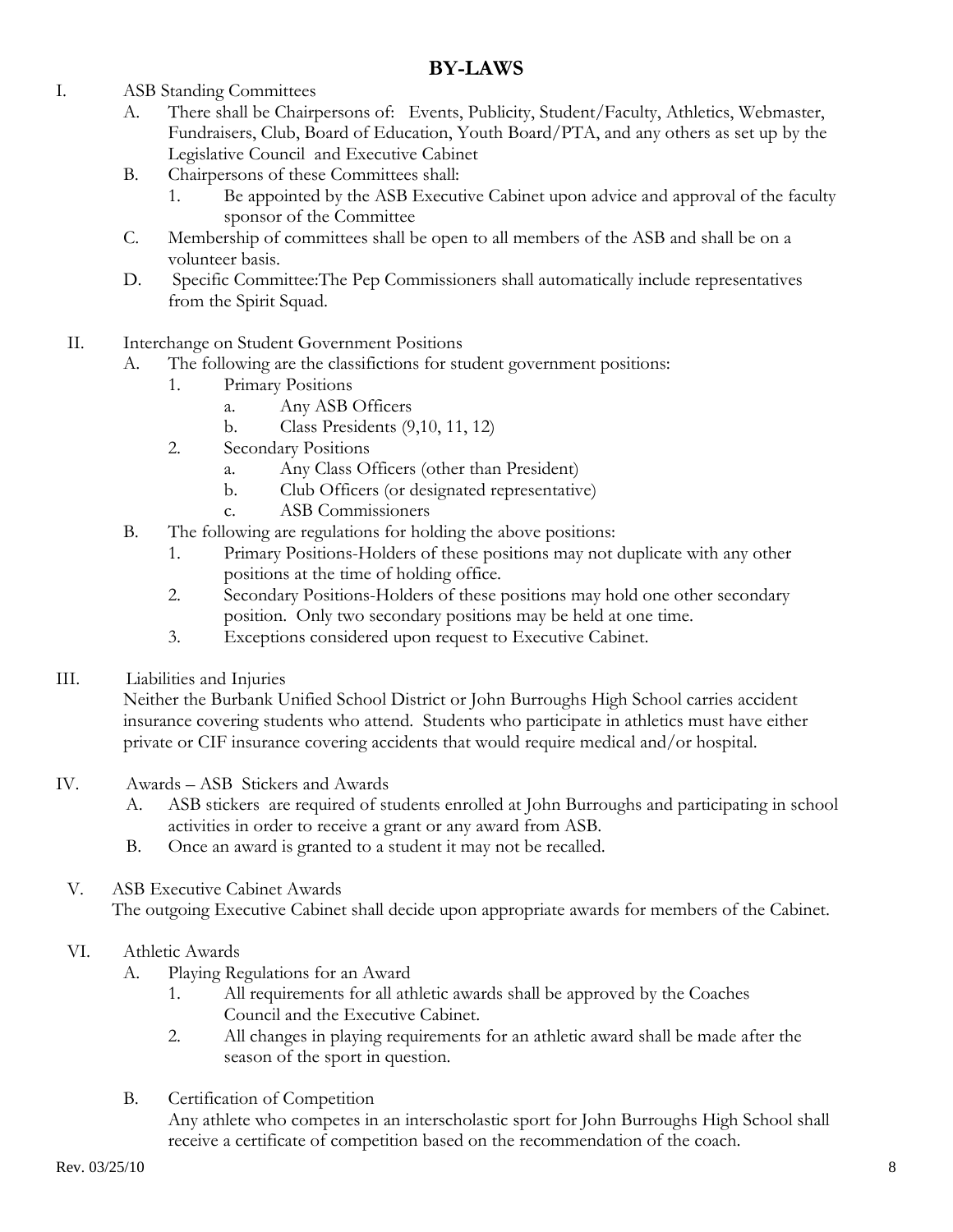- C. Athletic Letter
	- 1. The size and design of all athletic letters shall be approved by the Coaches' Council and the Executive Cabinet.
	- 2. All changes in the design of any athletic letter shall be made after the regular season of the sport.
	- 3. The emblem designating the sport in which the letter was earned is to be placed on the middle bar of the "B".
	- 4. The classification emblem (Soph, JV, etc.) is to be placed on the top bar of the "B".
	- 5. A manager's letter is to have a sports emblem on the middle bar and "MGR" on the top bar.
	- 6. Stars will be awarded to team captains only.
	- 7. The first year letter winner will receive a letter with the appropriate sport emblem and a certificate.
	- 8. The second and third year letter winners in the same sport will receive a bar and a certificate.
	- 9. An athlete who letters in a second sport will receive the appropriate emblem on a second letter.
	- 10. Lost letters shall be replaced at the expense of the student.
	- 11. Letters are to be worn only on regulation sweaters or jackets approved by the Coaches Council and Executive Cabinet.
	- 12. Only students who purchase an ASB discount sticker are eligible to receive letters.
- D. League Championship Patches
	- 1. League champions will receive an appropriate patch.
	- 2. Athletes who receive the patches will be recommended by the coach.
	- 3. CIF winners will receive the appropriate patch from the CIF.
- E. Special Athletic Awards
	- 1. Coaches Council must approve any special recommendations for awards before they are submitted to the Executive Cabinet for final approval.
- F. To receive an athletic award from the Associated Student Body the athlete must first purchase an ASB discount sticker.
- VII Five-Year Pass Award
	- A. A five-year athletic pass shall entitle the person to whom it is issued to attend all Burroughs Senior High School athletic contests for a period of five years following his/her graduation, (Foothill League regulations limit use of five-year pass to home athletic contests) provided that:
		- 1. His/her conduct shall not require expulsion from a game; in case of such misconduct, the pass shall be forfeited.
		- 2. The five-year pass shall be issued by the Executive Cabinet to all eligible students upon their request.
	- B. Eligibility: A graduate of Burroughs Senior High School shall be eligible to apply for a five year pass if the student earned:
		- 1. Three letters in one sport, or
		- 2. Two letters in two sports, two of which shall have been made in the senior year. (JV lettering alone is not applicable; must be accompanied by a varsity letter in same sport.)
	- C. Records of all letters issued for each season of sport shall be filed with the athletic chairperson. All records of letters issued for each season of sport shall be signed by the coaches and filed with the Assistant Principal.
	- D. Each five-year pass shall have its term of issue and its expiration date printed upon the face of the card.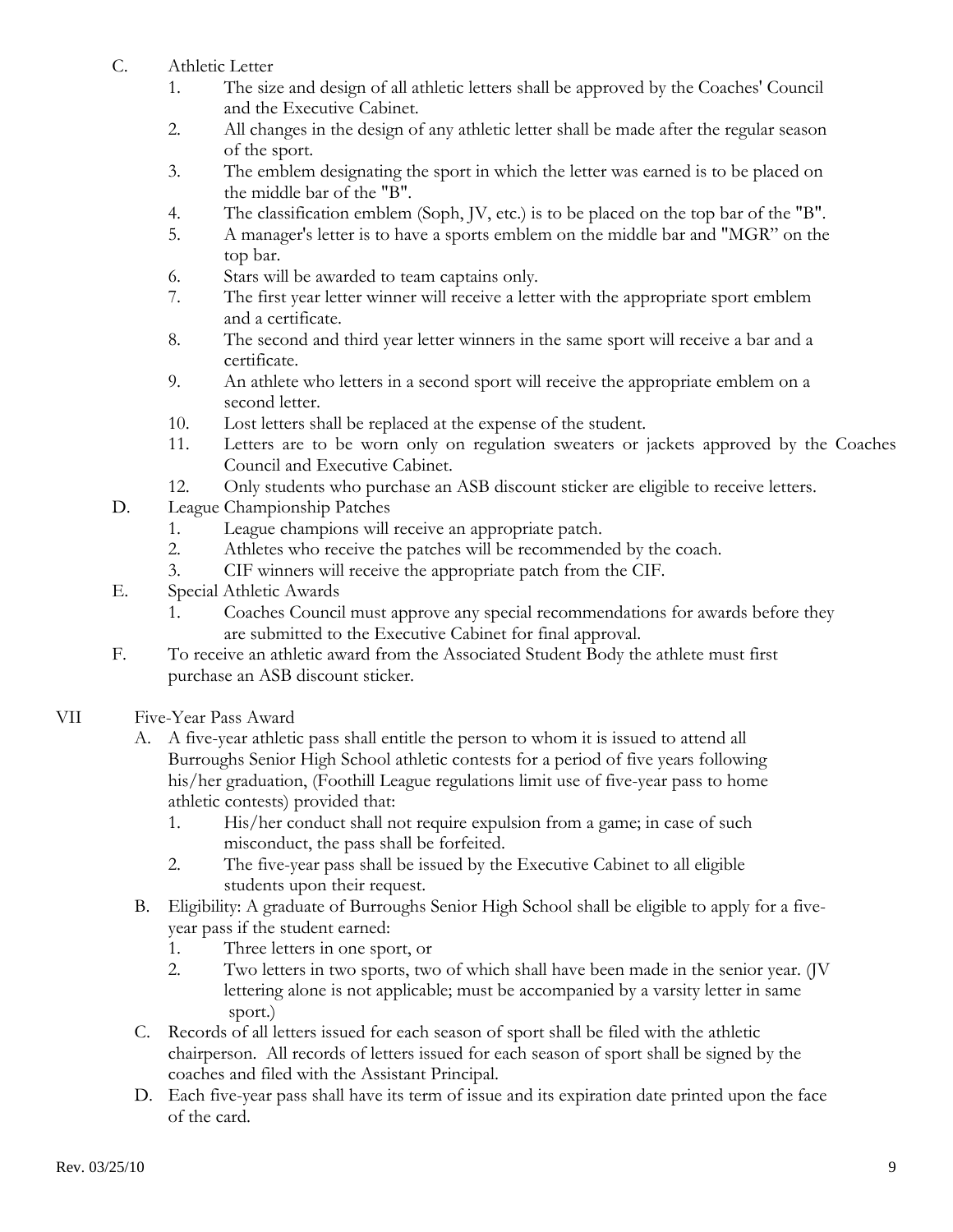- IX. Three-Year Pass Award
	- A. A three-year pass shall entitle the person to whom it is issued to attend all Burroughs Senior High School athletic contests for a period of three years following his/her graduation, (Foothill League regulations limit use of three-year pass to home games) provided that:
		- 1. His/her conduct shall not require expulsion from a game; in case of such misconduct, the pass shall be forfeited.
		- 2. The three-year pass shall be issued by the Executive Cabinet to all eligible students upon their request.
	- B. Eligibility: A graduate of Burroughs Senior High School shall be eligible to apply for a three year pass if the student has participated
		- 1. two years as a member of a Varsity Song, Varsity Yell, JV Cheerleader, Mascot, Drill team, Short Flag, Tall Flag or Marching Band (or any combination of these in a two year period).
		- 2. at least one of the two years must be in the senior year.
	- C. All records of years completed shall be verified by the sponsors.
	- D. Each three-year pass shall have its term of issue and its term of expiration date printed udon the face of the card.

# X. Service Awards

 A. For 75 hours of school service, a certificate shall be awarded. For an additional 150 hours of school service, a second certificate shall be awarded. Any student who serves the school for a total of 225 hours shall be awarded a pin or a key.

# XI. Department.Awards

The music, drama and dance departments may establish departmental awards of their own.

- XII. All School Awards
	- A. The All School Award shall be based on points earned in the areas of Athletics, Scholastics, Student Government/Activities, Department/Subject Area Awards, and School Service.
	- B. A total of 200 points shall be required in at least four categories.
	- C. A sponsors verification is necessary.
	- D. The recipient shall receive individual recognition, usually in the form of a trophy.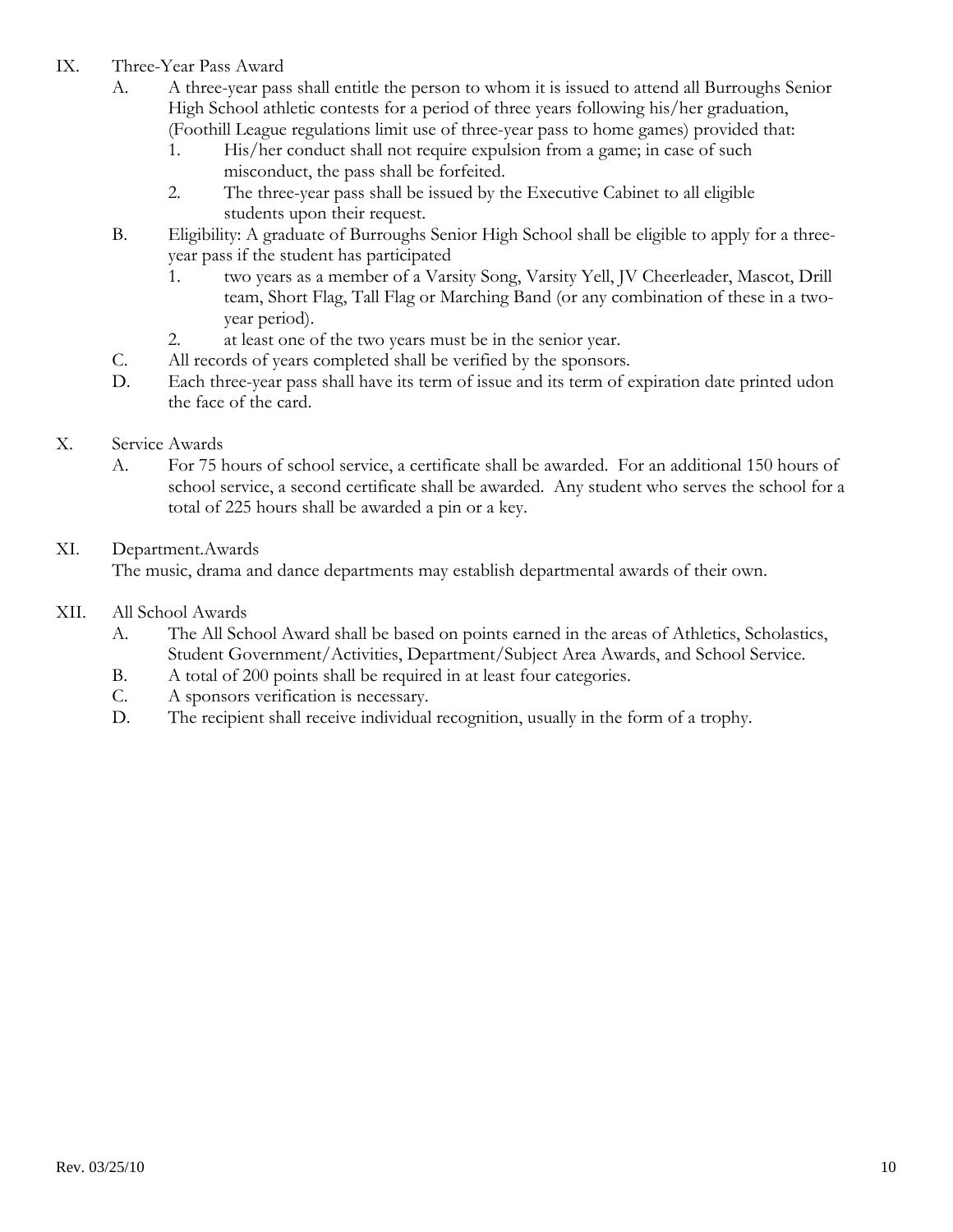| Athletics                                                                 |                                                                                                                                                                          |  |  |  |
|---------------------------------------------------------------------------|--------------------------------------------------------------------------------------------------------------------------------------------------------------------------|--|--|--|
| a) Varsity letter                                                         | 25 each                                                                                                                                                                  |  |  |  |
|                                                                           | 20 each                                                                                                                                                                  |  |  |  |
|                                                                           | 15 each                                                                                                                                                                  |  |  |  |
| Scholastics                                                               |                                                                                                                                                                          |  |  |  |
| a.) CSF Membership                                                        | 25 per semester                                                                                                                                                          |  |  |  |
| b.) B grade average<br>(not counted for CSF members in same semester)     | 10 per semester                                                                                                                                                          |  |  |  |
| Student Government/Activities                                             |                                                                                                                                                                          |  |  |  |
| a) ASB Executive Cabinet Members<br>(includes class president)            | 25 per semester                                                                                                                                                          |  |  |  |
| b) Smoke Signal Editor                                                    | 25 per semeiter                                                                                                                                                          |  |  |  |
| c.) Akela Editor                                                          | 25 per semester                                                                                                                                                          |  |  |  |
| d.) School organization/club                                              | 20 per semester                                                                                                                                                          |  |  |  |
|                                                                           | 15per semester                                                                                                                                                           |  |  |  |
| f.) Song leaders, Yell leaders, Mascots,<br>Short Flag                    | 15 per semester                                                                                                                                                          |  |  |  |
|                                                                           | 15 per semester                                                                                                                                                          |  |  |  |
| h.)School organization/club officers<br>(including Spirit Squad Captains) | 10 per semester                                                                                                                                                          |  |  |  |
| Departmental/Subject Area Awards                                          |                                                                                                                                                                          |  |  |  |
| Including but not limited to: Art, Business, Dance,                       | 10-25 Doints                                                                                                                                                             |  |  |  |
| Drama, English, Home Economics, Journalism                                | (to be determined by ASB Cabinet)                                                                                                                                        |  |  |  |
| Music, Science, Shops, etc.)                                              |                                                                                                                                                                          |  |  |  |
| School Service                                                            |                                                                                                                                                                          |  |  |  |
| lst Service Award 75 hours                                                |                                                                                                                                                                          |  |  |  |
| 2nd Service Award 150 hours                                               | 25 points each                                                                                                                                                           |  |  |  |
| 3rd Service Award 225 hours                                               |                                                                                                                                                                          |  |  |  |
|                                                                           | b.) JV letter<br>c.) Sophomore/Frosh letter<br>presidents (including Spirit Squad Captains)<br>e) ASB Committee chairpersons<br>g.)Class officers (other than president) |  |  |  |

# XIII. Scholastic Awards

- A. Any student who achieves a 3.0 scholastic average for four or more semesters at Burroughs shall be entitled to wear a gold tassel at time of graduation. Any "D" or "F'' grade shall disqualify an individual for that particular semester.
- B. A transfer student may use senior high school (9<sup>th</sup>, 10th, llth, 12th) grades obtained at other schools, but must have made a 3.0 average, for at least one semester At Burroughs.
- C. A gold cord shall be awarded at time of graduation to students according to CSF regulations.
- D. Each student shall be responsible for submitting his or her application for the award.

## XIV. Traditions

- A. The Indian shall be the official Burroughs' emblem. (The design is to be flexible.)
- B. A schools tradition, not previously established by a long usage or custom, may be conditionally established by recommendation of the Legisilative Council and a majority vote of the student body. Proposal of such traditions must first be approved by the school administration. After three years of successful operation, it may be officially established as a school tradition by a two-thirds vote of the Legislative Council.
- C. An established school tradition may be modified or set aside, temporarily or permanently,by a majority vote of the student body. Such proposal to modify or set aside must be first approved by the school administration and by a two-thirds vote of the Legislative Council, before being submitted to a vote.
- D. Each graduation class shall select caps, gowns and tassels any shade of red and/or white.
- *E. A Senior area (i.e. "patio") will be used for seniors only. The location to be determined by the Executive Cabinet.*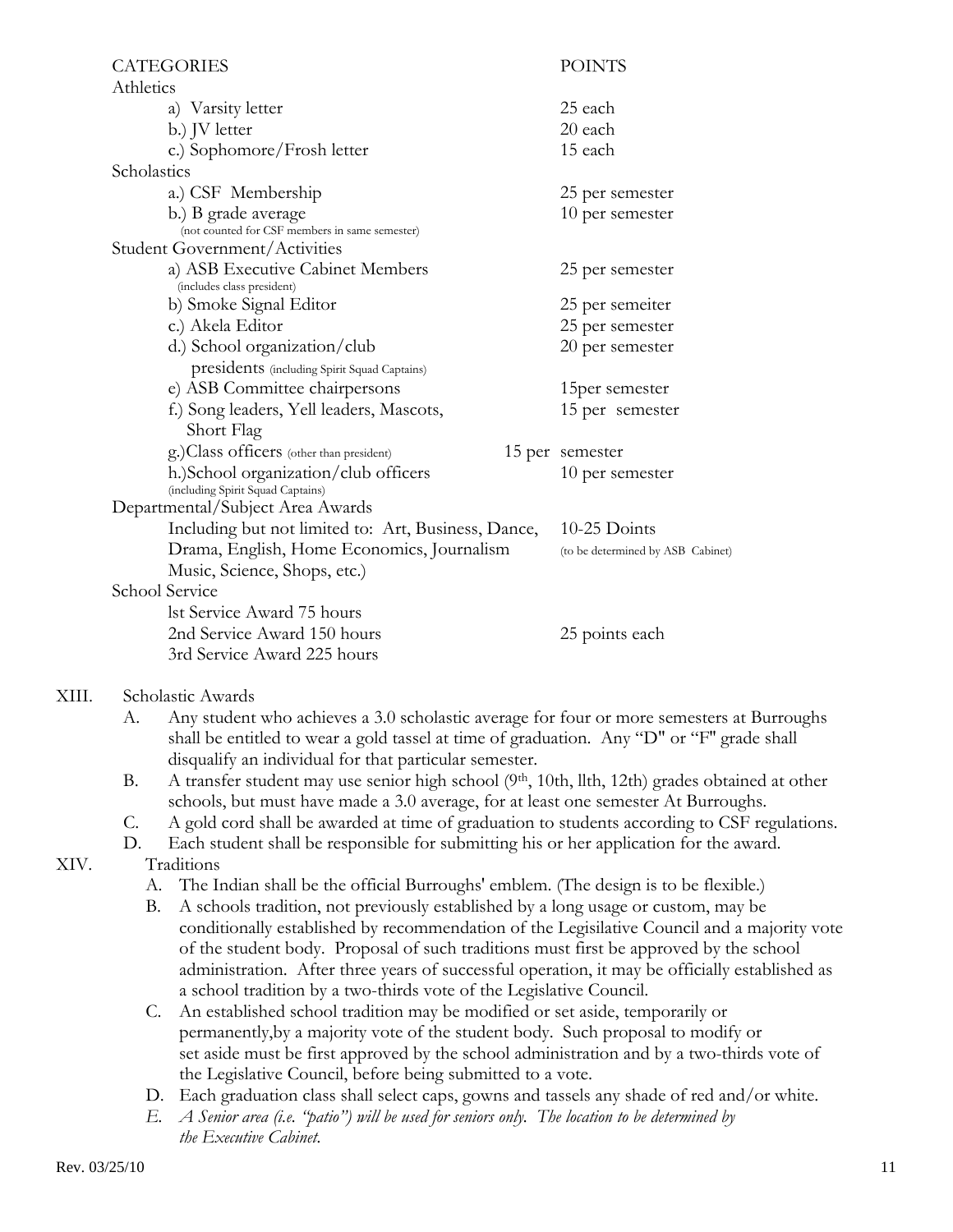F. The official school motto shall be THE TORCH OF KNOWLEDGE LIGHTS OUR WAY. The idea of a motto was approved by the Legislative Council in May, 1956. The motto was written during the,next school year and approved by ASB general election on January 20, 1959.